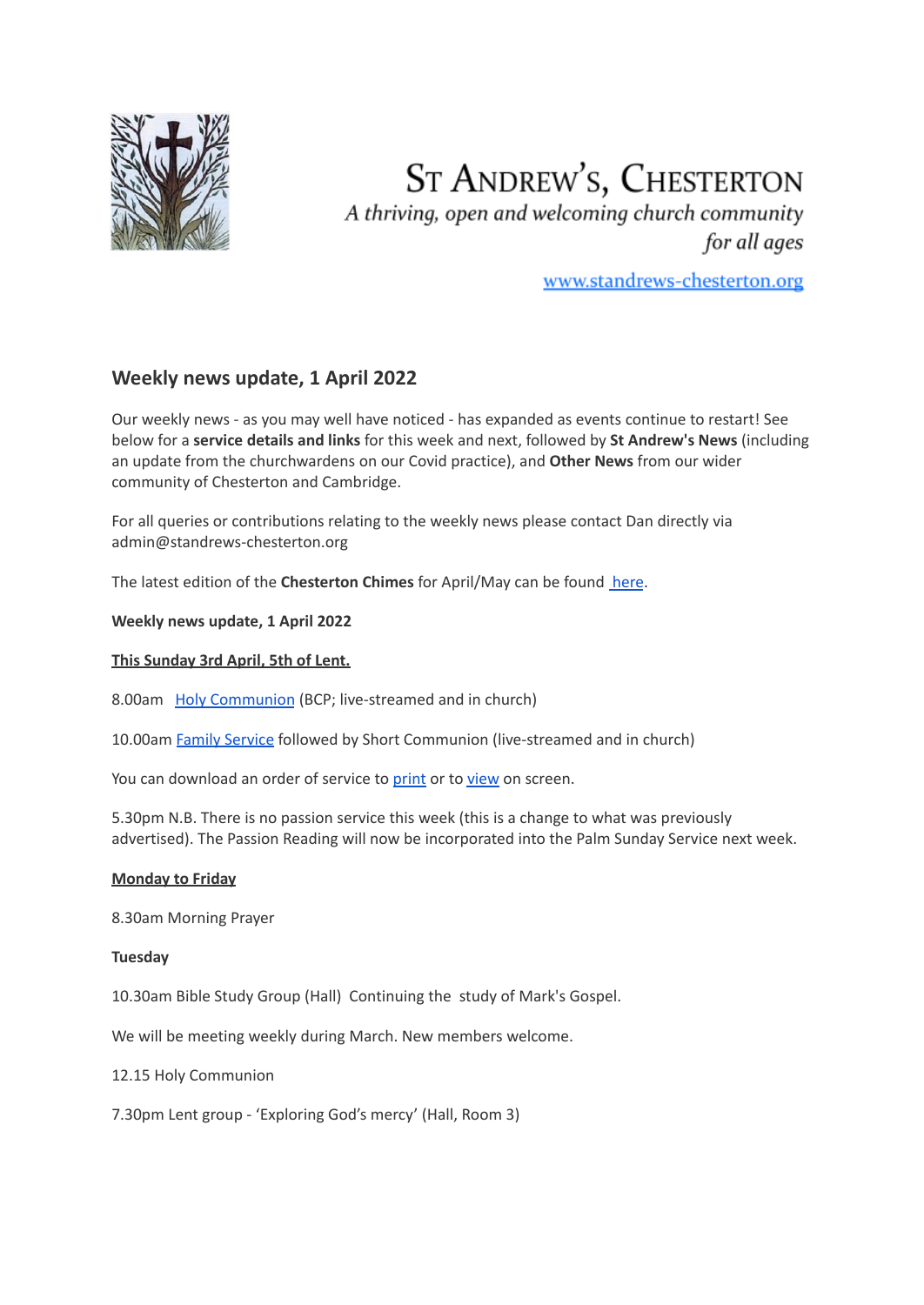# **Friday**

12.30 Organ Recital by Simon Kirk. Free Admission. Retiring Collection for The Friends of St Andrew's.

#### **Next Sunday 10 April, Palm Sunday**

8.00am Holy Communion (BCP; live-streamed and in church)

10.00am Procession of Palms and Parish Communion (live-streamed and in church)

10.00am Junior Church for 0-11s: join us in church first for the procession of the palms, then during the service 0-11s (and carers of younger children) will be invited to go to the Hall for Junior Church activities and the Holy Week story.

5.30pm Taize Service (church only)

#### **Please pray for…**

**From the book of remembrance:** Hilda Mary Hancock.

#### **St Andrew's News**

#### **Mothering Sunday posies**

On behalf of everyone our thanks go to Rachel Clarke, Maggie Fernie, Ian and Margaret Nimmo Smith for enabling the beautiful Mothering Sunday posies to be presented on that day for everyone to enjoy and share. Thank you.

# **Vigil for Ukraine - Prayers for Peace**

The weekly hour of prayer for Ukraine continues every Wednesday from 5.00 to 6.00 pm. Please drop in for as long as you wish. There will be prayer resources available in the south aisle for all other times when the church is open.

# **An Update on Covid Policy**

After discussion at the PCC meeting this week it was decided that given the high levels of infection in Cambridge and our need to consider the needs of the most vulnerable in our community, that we would err on the side of caution and continue to encourage mask wearing and distancing at services and gatherings with another review at the PCC meeting on Thursday 9th June. Please feel free to continue to give us your feedback on this matter.

# *Ian Nimmo Smith and Maggie Fernie, Churchwardens*

# **Pastoral Care**

There is a group of clergy connected with the church who are taking services during the vacancy. They are also available for pastoral care, if needed. Please contact, in the first instance, the church office via Rachel rachel.clarke@standrews-chesterton.org or Dan at deiniol.jones@standrews-chesterton.org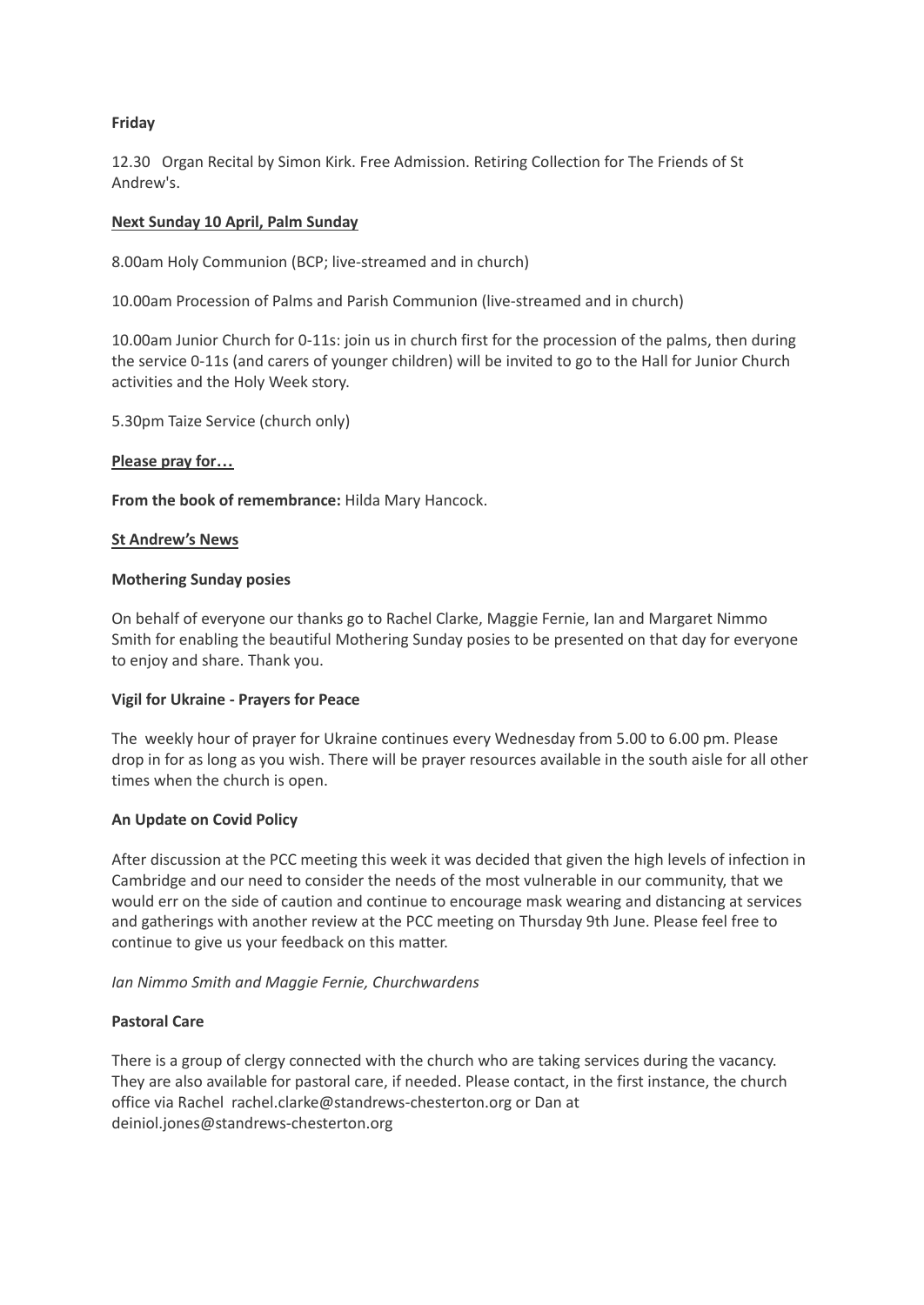# **Palm Sunday**

After the 10.00 am service on the 10th April, and following the Procession of the Palms, children - up to 11 - will move to the Hall for their own activities.

#### **Plant Sale**

Patricia Abrey has some very young sweet cherry tomato plants ready for sale and a number of Chilli de Cayenne plants too. Sales before 5th April will be 50p a plant increasing to £1 per plant after Easter. First come, first served. Email me for collection details. patriciaabrey@ntlworld.com Thank you.

#### **Parish Profile**

Our new Parish Profile has been put together by the PCC over the past weeks. It introduces our Parish to any prospective applicants to the vacant post of Vicar of St Andrew's - and also is an encouraging and comprehensive picture of our church life together! You can view and download a copy [here.](https://www.standrews-chesterton.org/)

#### **Minims Singing Group**

Minims are meeting on the second Sunday of each month at 4pm in the church. The next meeting will be on the 10th at 4.00pm in the church. lizzie.h.thomas@gmail.com.

#### **Living in Love and Faith responses**

For Lent 2021 we used the Living in Love and Faith materials as a way of exploring the issues of identity, relationships and sexuality which reflect our wider society's grapple with these issues but which we, as the Church, may have a variety of experiences or views about. Recently Nick explained to PCC that this issue is coming back to General Synod in February 2023 and so this important conversation continues. If, like me, you have not got round to responding to the resources the deadline for initial responses is approaching (**30th April**) and the Archdeacon of Cambridge, now an advocate for Living in Love and Faith in the diocese, asks us "do visit the website and share your insights, which may be individual or corporate" at the following[:](https://www.churchofengland.org/resources/living-love-and-faith/living-love-and-faith-respond)

<https://www.churchofengland.org/resources/living-love-and-faith/living-love-and-faith-respond> where you can use the online questionnaire, download a PDF or Word copy or respond creatively to the materials we explored together. If you haven't seen this material it's worth exploring these at: <https://www.churchofengland.org/resources/living-love-and-faith>

#### **Other News**

# **A mental health charity**

A charity called Make do and Mend offer creative and empowering socials, which are craft and wellness based, every Thursday and Friday between 2-4pm at Castle Street, Methodist Church Hall, Cambridge. CB3 OAH. These are drop in socials open to all. We offer a friendly, non-judgemental, supportive atmosphere and free refreshments. You can find them on instagram and Facebook.

#### <https://www.instagram.com/makedoandmendcambs/>

# **Bridge Renaming**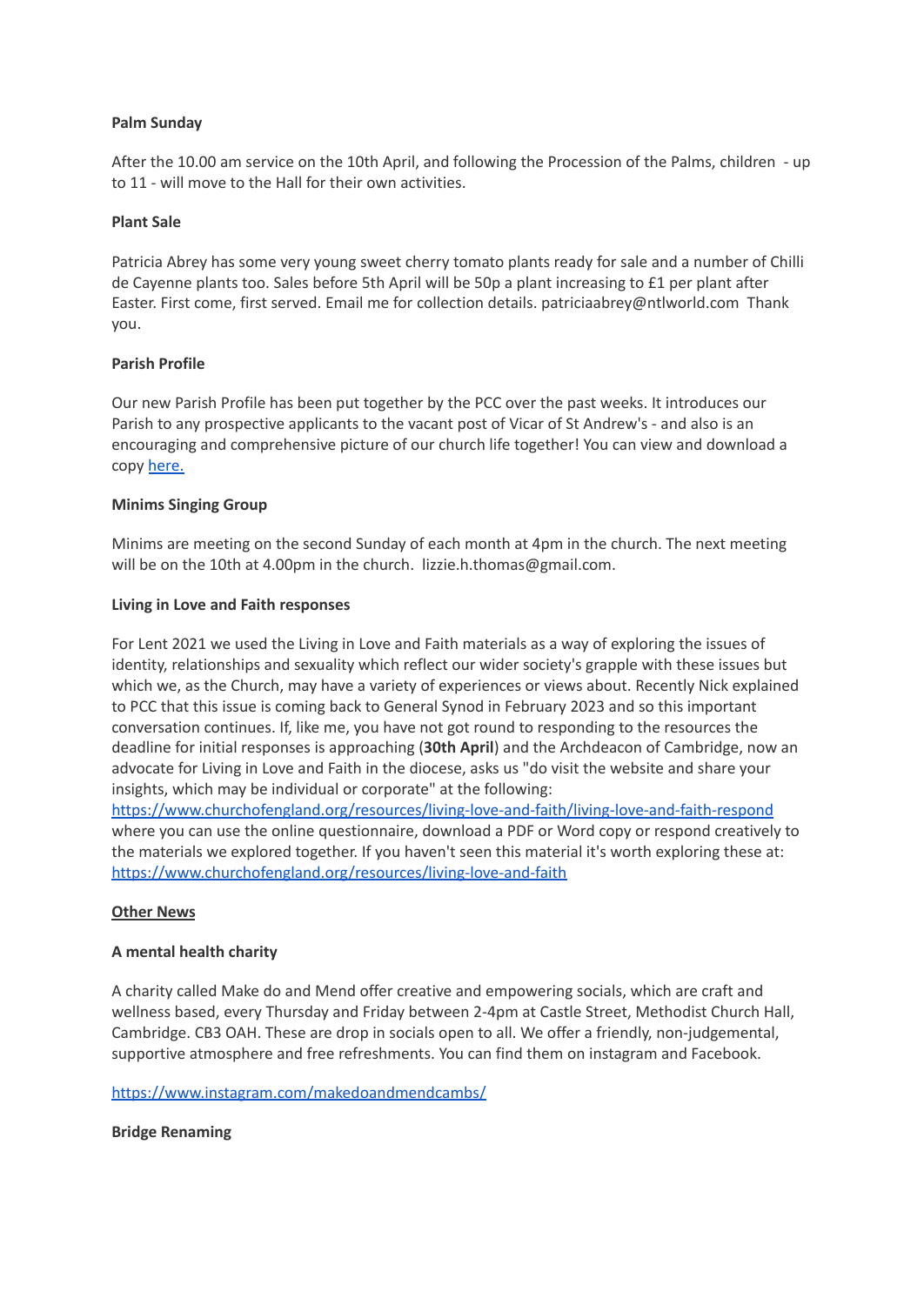There is a proposal to rename the curved bridge which crosses the river near the church. Instead of the Tesco bridge it could be called the Equiano Bridge. Details are below.

# <https://forms.gle/vJayJ4XKbL1eHEyB9>

# **Duke Initiatives in Theology and the Arts in Collaboration with Kings College - some events**

Poetry and Christ's Passion

Tuesday 12th April, 1pm, Trinity Hall, Lecture Theatre

How might poetry attune us to the drama of Christ's Passion? Former Archbishop of Canterbury, Dr. Rowan Williams, and contemporary poets, Hilary Davies and John Robert Lee, take up these questions and more during a public conversation on poetry's unique capacity to help us inhabit and discover anew Christ's passion. Free event, no registration required. Easter at King's – Poetry & Christ's Passion | King's College Cambridge

Sequence of Music & Poetry: Betrayal & Devotion

Wednesday 13 April, 6-7pm, King's College Chapel

A sequence of music & poetry exploring the contrast between Judas' betrayal and the devotion of the woman who bathed Jesus' feet – or the Kiss of Betrayal and the Kiss of Devotion. Conducted by Prof. Jeremy Begbie. Music by JS Bach, Telemann, Arvo Pärt and James Macmillan performed by guest artists from the Boston Symphony and West-Eastern Divan orchestras, Yale and Duke universities. Look out for details of more events curated by Duke Initiatives in Theology and the Arts as part of the Easter at King's Festival. Please book tickets through the King's College box office: Easter at King's – Betrayal & Devotion | King's College Cambridge

The Art of New Creation – book launch

Thursday 14th April, 3:30pm, Clare College Chapel

Musicians, poets, painters, and writers gather to launch a ground-breaking new book The Art of New Creation: Trajectories in Theology and the Arts (IVP), which explores the potential of the biblical theme of new creation to renew the arts in our time. Set against the backdrop of Holy Week, the multiple authors "perform" the book, culminating in a talk by the renowned theologian and former Bishop of Durham, NT Wright. Refreshments at Gonville and Caius College (Old Hall) afterwards. Free event, no registration required. Easter at King's – The Art of New Creation | King's College Cambridge

# **Orlando Singers Concert, Saturday 2 April 7.30pm, Robinson College Chapel.**

Tallis - Lamentations of Jeremiah, Andre Campra - Requiem. In addition, beautiful Ukrainian hymns will be sung and there will be a retiring collection for the crisis in Ukraine. Conductor - Brian Watkins, Organise - Ian de Massini. Tickets (£15, £12 concessions) available on the dorr (card or case) from [www.orlandosingers.org](http://www.orlandosingers.org)

**Friends of Logans' Meadow Consultation** is now live! Please follow the link below to participate. End date for the consultation is 1 April. There are posters with more information at the hall. If you would like to join the Friends email list (which is free) for information of future activities please email margaretnimmosmith@gmail.com (Secretary of FOLM)